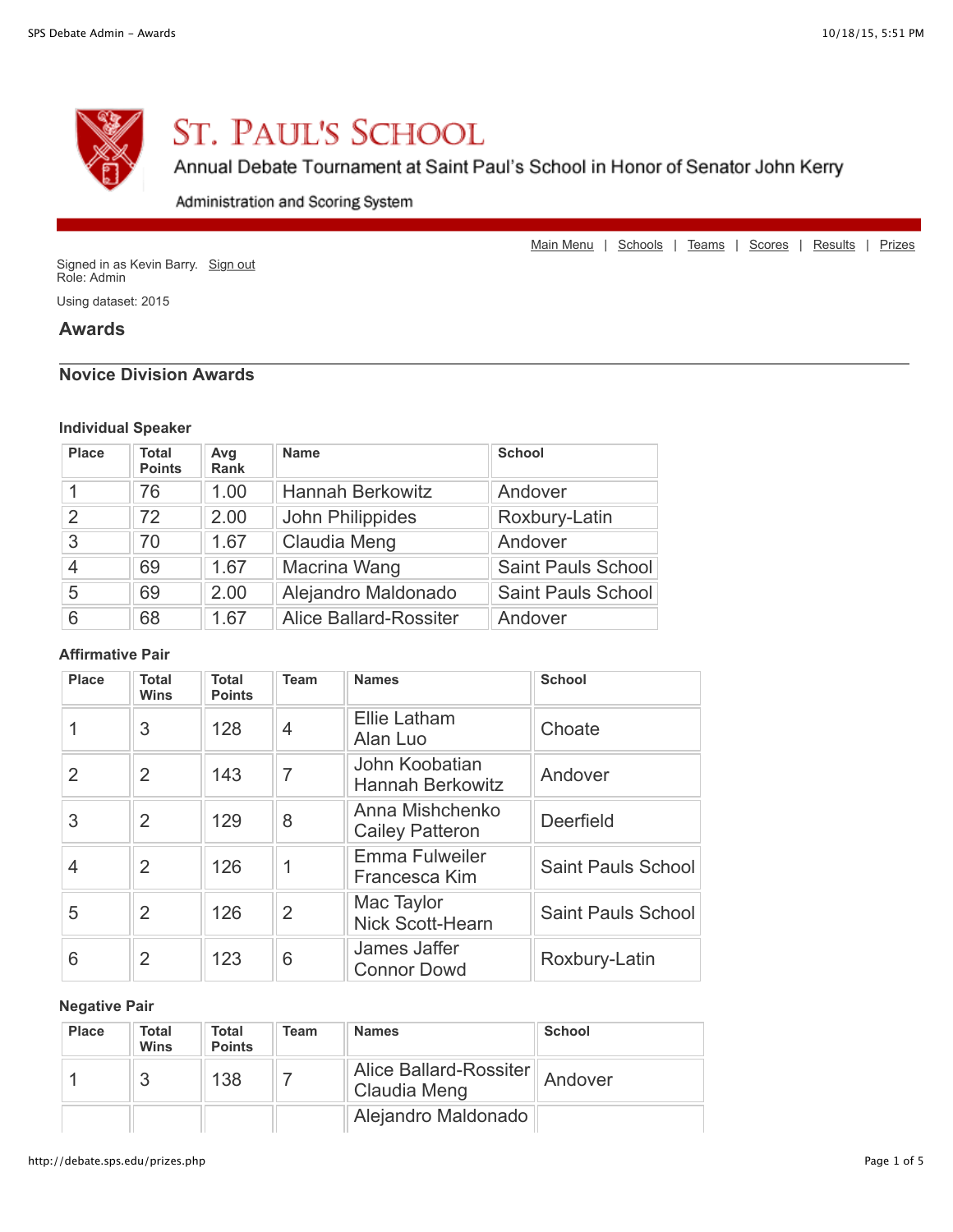| $\mathcal{P}$ | $\overline{2}$   | 138 |   | Macrina Wang                           | <b>Saint Pauls School</b> |
|---------------|------------------|-----|---|----------------------------------------|---------------------------|
| 3             | $\mathcal{P}$    | 122 | 4 | Mingwei Gao<br>Marie Papazian          | Choate                    |
|               |                  | 136 | 6 | John Philippides<br><b>Grady Hayes</b> | Roxbury-Latin             |
| 5             |                  | 124 | 3 | Peyton Gaughan<br><b>Henry Platt</b>   | Choate                    |
| 6             | $\left( \right)$ | 114 | 2 | Evan Samel<br>Parke Aiken              | <b>Saint Pauls School</b> |

#### **4-Person Team**

| Place          | <b>Total</b><br><b>Wins</b> | <b>Total</b><br><b>Points</b> | <b>Team</b>    | <b>Names</b>                                                                                          | <b>School</b>             |
|----------------|-----------------------------|-------------------------------|----------------|-------------------------------------------------------------------------------------------------------|---------------------------|
| 1              | 5                           | 281                           | $\overline{7}$ | John Koobatian<br><b>Hannah Berkowitz</b><br>Andover<br><b>Alice Ballard-Rossiter</b><br>Claudia Meng |                           |
| $\overline{2}$ | 5                           | 250                           | 4              | Ellie Latham<br>Alan Luo<br>Mingwei Gao<br>Marie Papazian                                             | Choate                    |
| 3              | 4                           | 264                           | 1              | <b>Emma Fulweiler</b><br>Francesca Kim<br>Alejandro Maldonado<br>Macrina Wang                         | <b>Saint Pauls School</b> |
| 4              | 3                           | 259                           | 6              | James Jaffer<br><b>Connor Dowd</b><br>John Philippides<br><b>Grady Hayes</b>                          | Roxbury-Latin             |
| 5              | $\overline{2}$              | 240                           | $\overline{2}$ | Mac Taylor<br>Nick Scott-Hearn<br>Evan Samel<br>Parke Aiken                                           | <b>Saint Pauls School</b> |
| 6              | $\overline{2}$              | 239                           | 3              | Samantha Stevenson<br><b>Edith ConekinTooze</b><br>Peyton Gaughan<br><b>Henry Platt</b>               | Choate                    |

## **Advanced Division Awards**

### **Individual Speaker**

| <b>Place</b> | <b>Total</b><br><b>Points</b> | Avg<br>Rank | <b>Name</b>        | <b>School</b>             |
|--------------|-------------------------------|-------------|--------------------|---------------------------|
|              | 82                            | 1.00        | Max Baron          | <b>Saint Pauls School</b> |
| ာ            | 78                            | 167         | Sun Woo Lee        | <b>Saint Pauls School</b> |
| 3            | 75                            | 1 67        | <b>Esul Burton</b> | Choate                    |
|              |                               |             |                    |                           |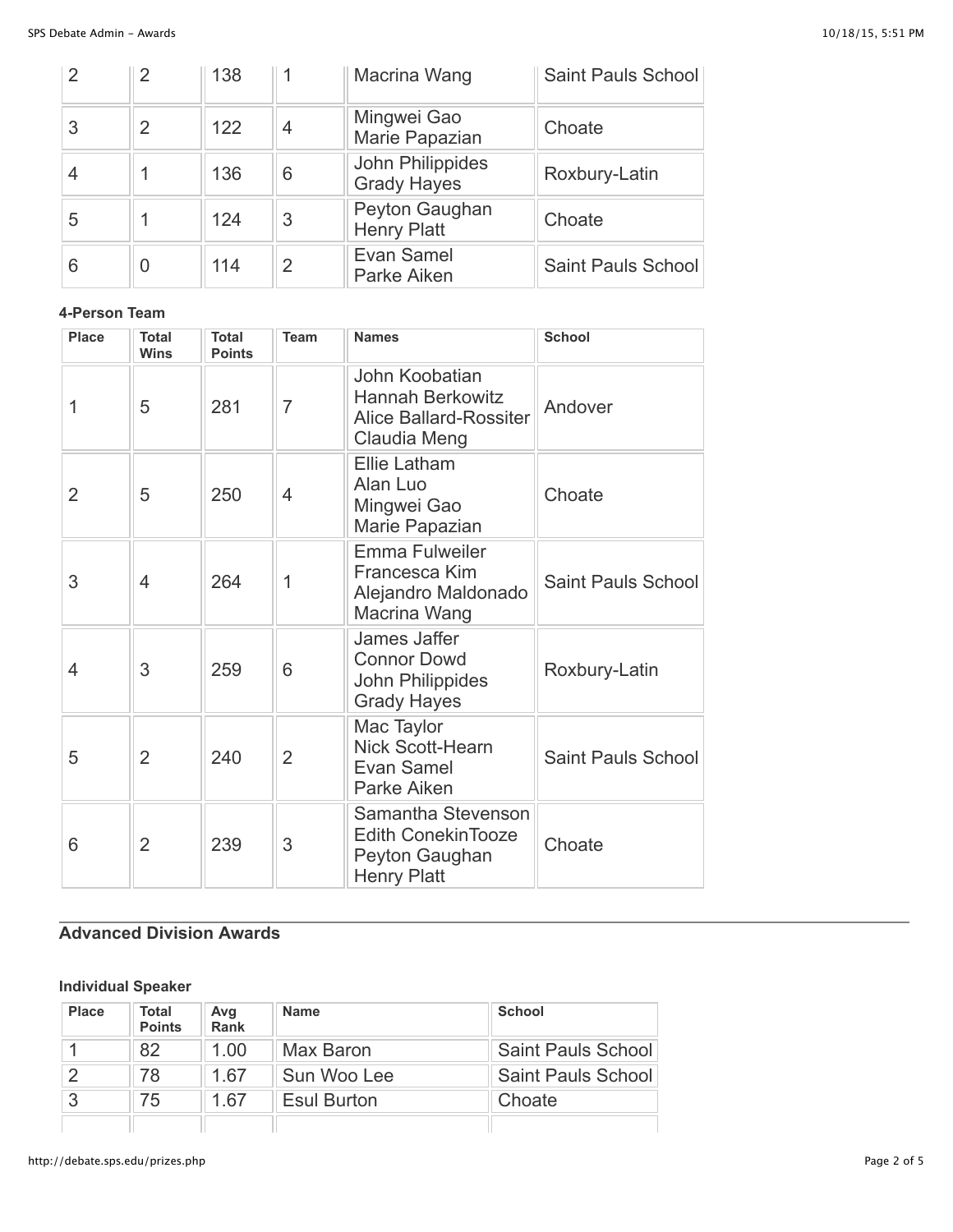| 75. | $\vert$ 2.33 | ∥ Anvesh Jain∶         | Saint Pauls School |
|-----|--------------|------------------------|--------------------|
|     | 1.00         | Muriel Wang            | Saint Pauls School |
|     | 2.33         | <b>Brian OSullivan</b> | Saint Pauls School |

#### **Affirmative Pair**

| <b>Place</b>   | Total<br><b>Wins</b> | <b>Total</b><br><b>Points</b> | <b>Team</b> | <b>Names</b>                                                    | <b>School</b>             |
|----------------|----------------------|-------------------------------|-------------|-----------------------------------------------------------------|---------------------------|
|                | 3                    | 143                           | 202         | Jamie Denham<br><b>Muriel Wang</b>                              | <b>Saint Pauls School</b> |
| $\overline{2}$ | $\overline{2}$       | 132                           | 207         | Karissa Kang<br>Luc Lampietti                                   | Andover                   |
| 3              |                      | 148                           | 204         | <b>Esul Burton</b><br>Hakeem Angulu                             | Choate                    |
| 4              |                      | 137                           | 206         | <b>Oliver Booth</b><br><b>Harry Callewaert</b>                  | Roxbury-Latin             |
| 5              |                      | 136                           | 203         | Pui Yin Sze<br><b>Pascale Huntsinger</b>                        | Choate                    |
| 6              |                      | 135                           | 201         | Arthur Zaharko<br><b>Saint Pauls School</b><br><b>Tony Wang</b> |                           |

## **Negative Pair**

| Place          | <b>Total</b><br><b>Wins</b> | Total<br><b>Points</b> | <b>Team</b> | <b>Names</b>                                 | <b>School</b>      |
|----------------|-----------------------------|------------------------|-------------|----------------------------------------------|--------------------|
|                | 3                           | 157                    | 201         | Max Baron<br>Anvesh Jain                     | Saint Pauls School |
| $\overline{2}$ | 3                           | 152                    | 202         | <b>Brian OSullivan</b><br>Sun Woo Lee        | Saint Pauls School |
| 3              | 3                           | 138                    | 207         | Carra Wu<br>Akhil Rajan                      | Andover            |
| 4              | $\mathcal{P}$               | 132                    | 204         | <b>Ben Leland</b><br><b>Ethan DellaRocca</b> | Choate             |
| 5              |                             | 134                    | 205         | Stephanie Lee<br><b>Chloe Shaw</b>           | <b>NMH</b>         |
| 6              |                             | 127                    | 206         | Joe Nero<br>Marc deFountnouvelle             | Roxbury-Latin      |

#### **4-Person Team**

| <b>Place</b> | Total<br><b>Wins</b> | Total<br><b>Points</b> | <b>Team</b> | <b>Names</b>                                                         | <b>School</b>             |
|--------------|----------------------|------------------------|-------------|----------------------------------------------------------------------|---------------------------|
|              | 6                    | 295                    | 202         | Jamie Denham<br>Muriel Wang<br><b>Brian OSullivan</b><br>Sun Woo Lee | <b>Saint Pauls School</b> |
| 2            | 5                    | 270                    | 207         | Karissa Kang<br>Luc Lampietti<br>Carra Wu<br>Akhil Rajan             | Andover                   |
|              |                      |                        |             | Arthur Zaharko                                                       |                           |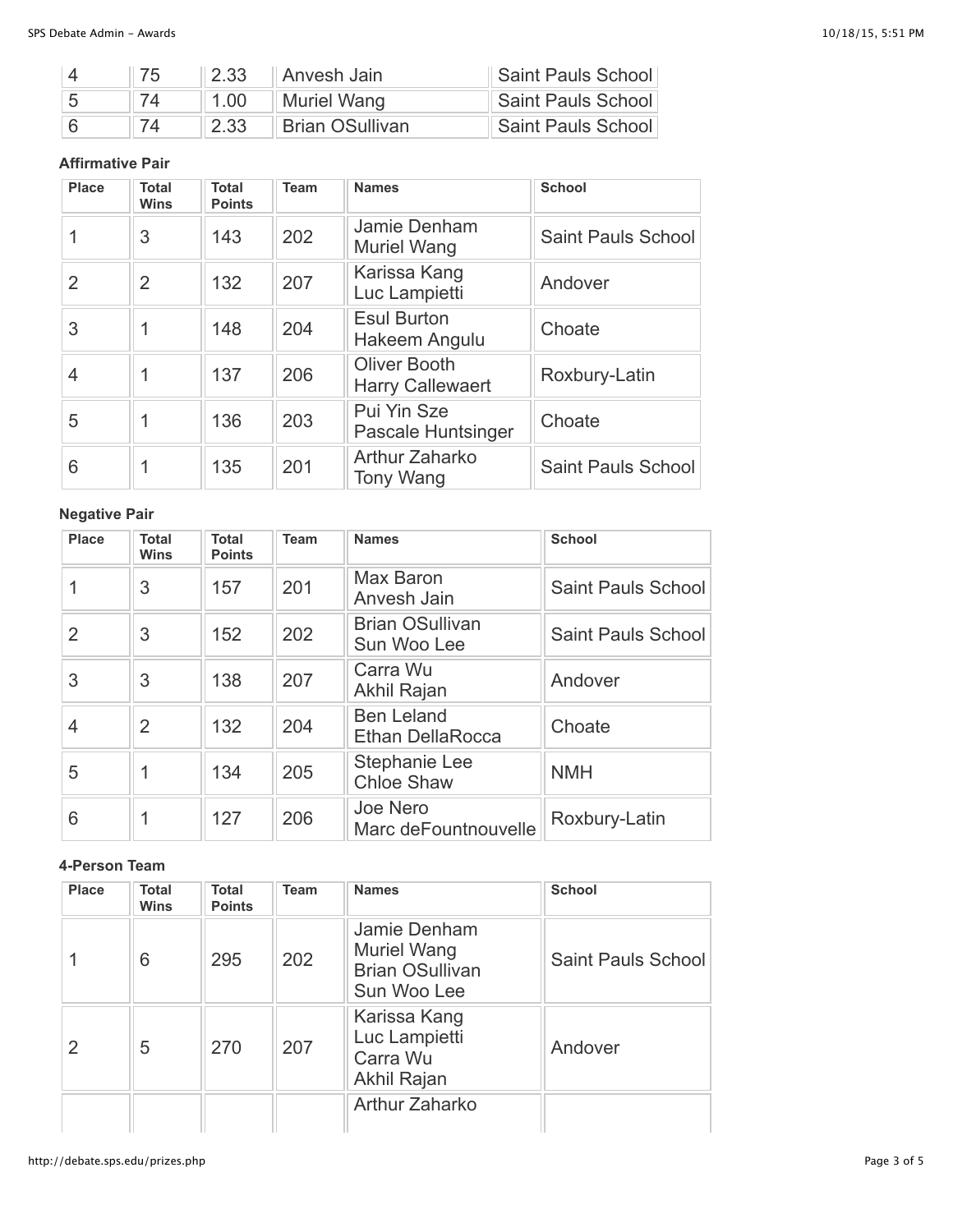| 3 | 4              | 292 | 201 | Tony Wang<br><b>Max Baron</b><br>Anvesh Jain                                       | Saint Pauls School |
|---|----------------|-----|-----|------------------------------------------------------------------------------------|--------------------|
| 4 | 3              | 280 | 204 | <b>Esul Burton</b><br>Hakeem Angulu<br><b>Ben Leland</b><br>Ethan DellaRocca       | Choate             |
| 5 | 2              | 268 | 205 | Carrie Kim<br><b>Ketcham Ellery</b><br>Stephanie Lee<br><b>Chloe Shaw</b>          | <b>NMH</b>         |
| 6 | $\overline{2}$ | 264 | 206 | <b>Oliver Booth</b><br><b>Harry Callewaert</b><br>Joe Nero<br>Marc deFountnouvelle | Roxbury-Latin      |

# **Overall Tournament Trophy**

| <b>Place</b>   | <b>Total</b><br><b>Wins</b> | <b>Total</b><br><b>Points</b> | <b>School</b>                | Adv.<br><b>Team</b> | <b>Names</b>                                                                                 | <b>Novice</b><br><b>Team</b> | <b>Names</b>                                                                                   |
|----------------|-----------------------------|-------------------------------|------------------------------|---------------------|----------------------------------------------------------------------------------------------|------------------------------|------------------------------------------------------------------------------------------------|
| 1              | 10                          | 559                           | <b>Saint Pauls</b><br>School | 202                 | Jamie Denham<br><b>Muriel Wang</b><br><b>Brian OSullivan</b><br>Sun Woo Lee                  | 1                            | Emma Fulweiler<br>Francesca Kim<br>Alejandro<br>Maldonado<br>Macrina Wang                      |
| $\overline{2}$ | 10                          | 551                           | Andover                      | 207                 | Karissa Kang<br>Luc Lampietti<br>Carra Wu<br>Akhil Rajan                                     | $\overline{7}$               | John Koobatian<br><b>Hannah Berkowitz</b><br>Alice Ballard-<br><b>Rossiter</b><br>Claudia Meng |
| 3              | 8                           | 530                           | Choate                       | 204                 | <b>Esul Burton</b><br>Hakeem Angulu<br><b>Ben Leland</b><br><b>Ethan DellaRocca</b>          | $\overline{4}$               | Ellie Latham<br>Alan Luo<br>Mingwei Gao<br>Marie Papazian                                      |
| $\overline{4}$ | 5                           | 523                           | Roxbury-Latin                | 206                 | <b>Oliver Booth</b><br><b>Harry Callewaert</b><br>Joe Nero<br><b>Marc</b><br>deFountnouvelle | 6                            | James Jaffer<br><b>Connor Dowd</b><br>John Philippides<br><b>Grady Hayes</b>                   |
| 5              | 3                           | 501                           | <b>NMH</b>                   | 205                 | <b>Carrie Kim</b><br><b>Ketcham Ellery</b><br>Stephanie Lee<br><b>Chloe Shaw</b>             | 5                            | Amelia Melanson<br><b>Eghe Ezekiel</b><br><b>Claire Fishman</b><br><b>Anshul Patoo</b>         |
| 6              | 3                           | 465                           | Deerfield                    | 208                 | Lukasz Cegla<br><b>Madisen Siegel</b><br>Ryan Kola<br><b>Talha Tariq</b>                     | 8                            | Anna Mishchenko<br><b>Cailey Patteron</b><br>Alex San Martin<br><b>Lily Beaubien</b>           |